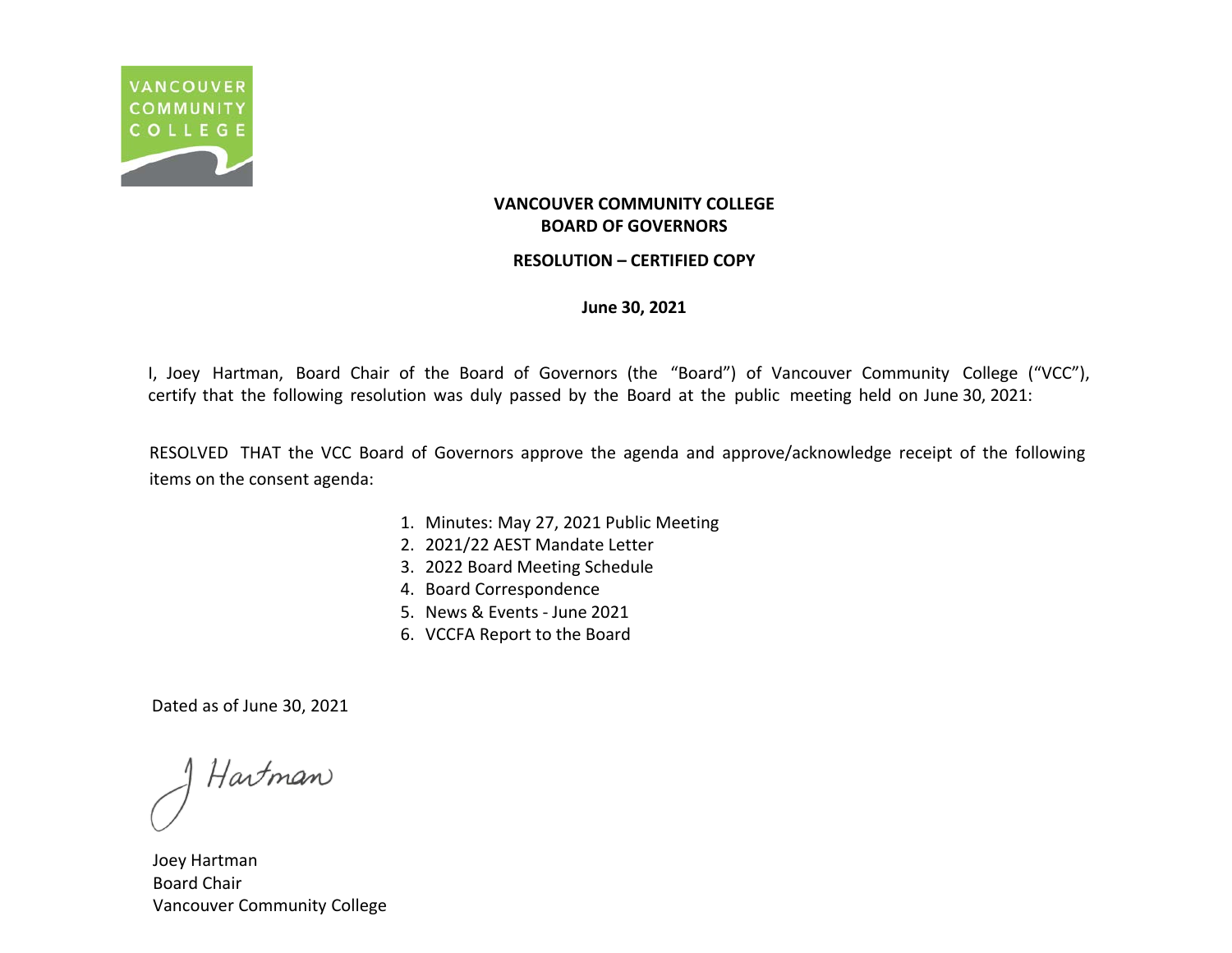

### **RESOLUTION – CERTIFIED COPY**

**June 30, 2021**

I, Joey Hartman, Board Chair of the Board of Governors (the "Board") of Vancouver Community College ("VCC"), certify that the following resolution was duly passed by the Board at the public meeting held on June 30, 2021:

RESOLVED THAT, the Board of Governors has received the advice of Education Council, with respect to the approval of the Strategic Innovation Plan 2022-25, as presented at the meeting.

Hartman

Joey Hartman Board Chair Vancouver Community College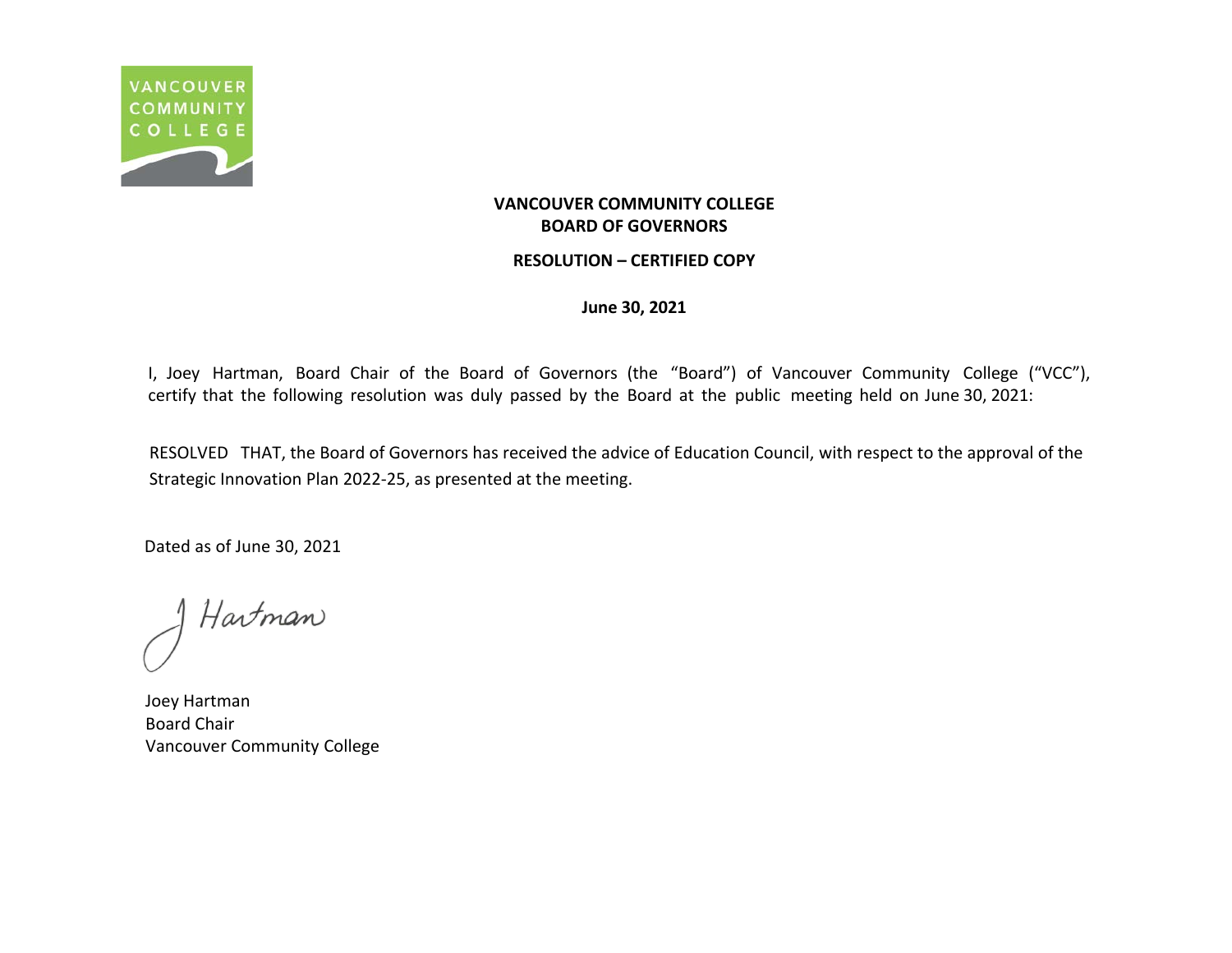

### **RESOLUTION – CERTIFIED COPY**

**June 30, 2021**

I, Joey Hartman, Board Chair of the Board of Governors (the "Board") of Vancouver Community College ("VCC"), certify that the following resolution was duly passed by the Board at the public meeting held on June 30, 2021:

RESOLVED THAT, on the recommendation of the President, the Board of Governors approve the VCC Strategic Innovation Plan (SIP) 2022-25.

Hartman

Joey Hartman Board Chair Vancouver Community College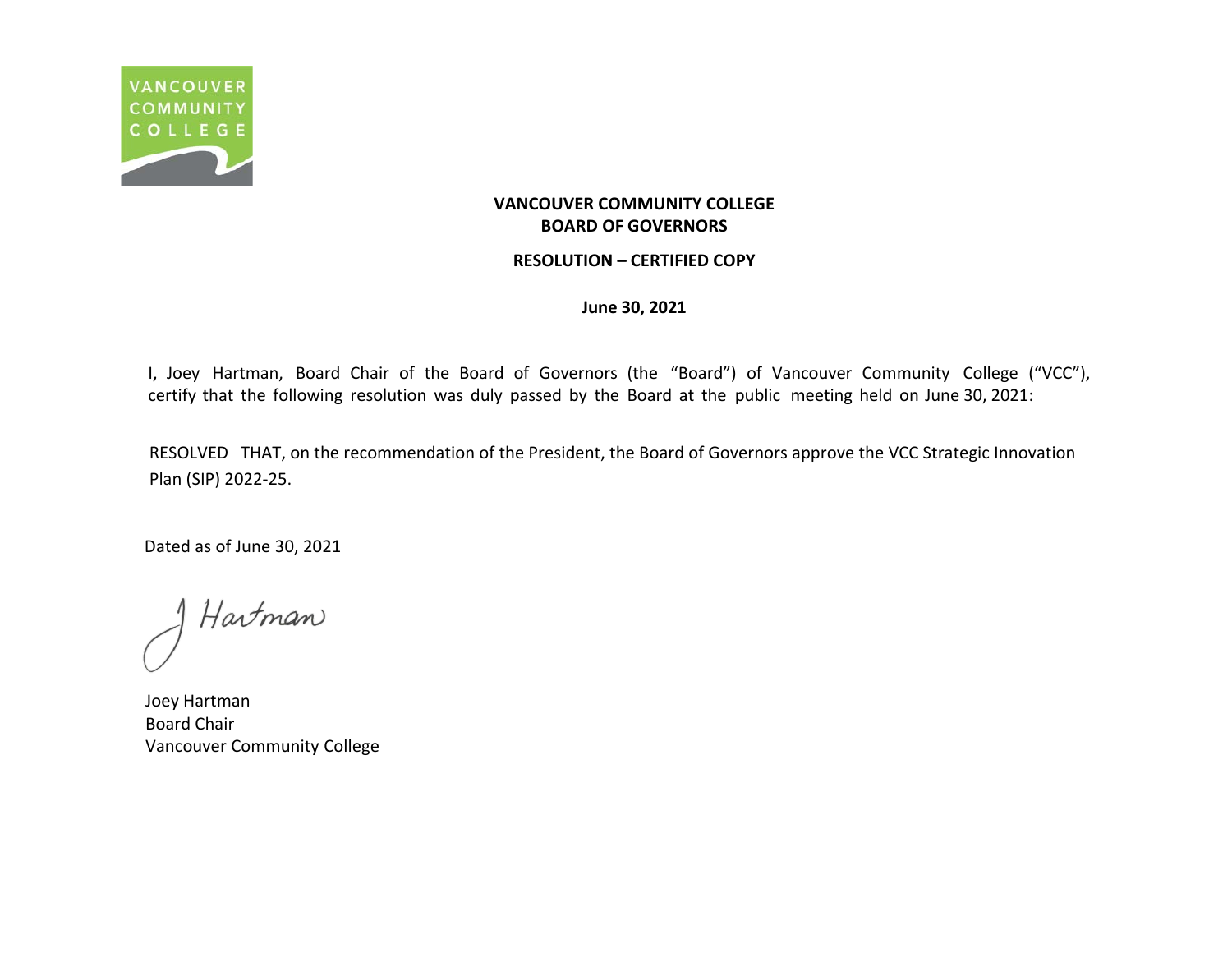

### **RESOLUTION – CERTIFIED COPY**

**June 30, 2021**

I, Joey Hartman, Board Chair of the Board of Governors (the "Board") of Vancouver Community College ("VCC"), certify that the following resolution was duly passed by the Board at the public meeting held on June 30, 2021:

RESOLVED THAT, on the advice of Education Council, the Board of Governors approve the implementation of the Jewellery Art & Design Diploma Program.

Hartman

Joey Hartman Board Chair Vancouver Community College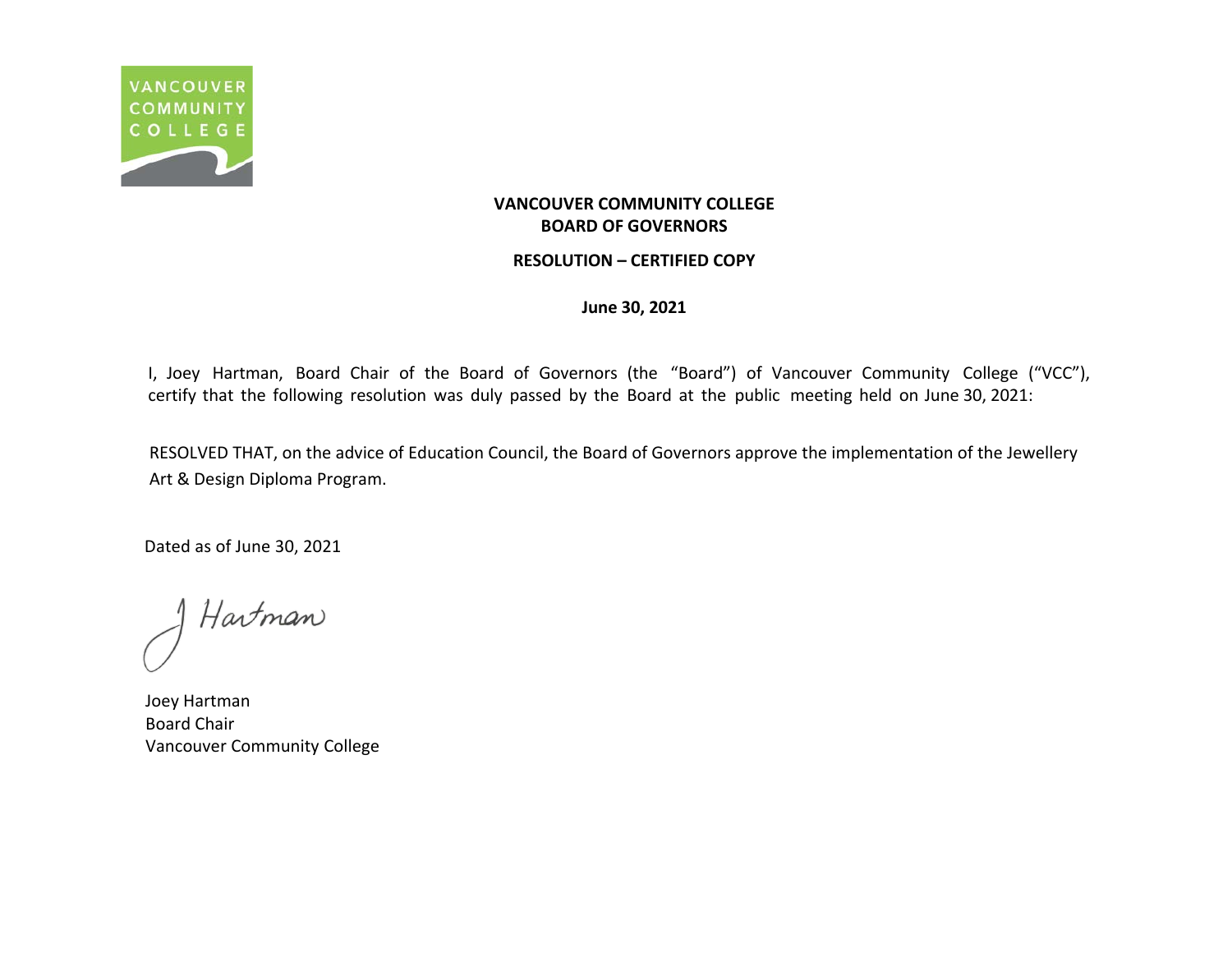

### **RESOLUTION – CERTIFIED COPY**

**June 30, 2021**

I, Joey Hartman, Board Chair of the Board of Governors (the "Board") of Vancouver Community College ("VCC"), certify that the following resolution was duly passed by the Board at the public meeting held on June 30, 2021:

RESOLVED THAT, on the recommendation of the Finance and Audit Committee, the Board of Governors approve tuition of \$14,400 for the renewed Jewellery Art and Design Diploma Program, effective September 2022.

Hartman

Joey Hartman Board Chair Vancouver Community College